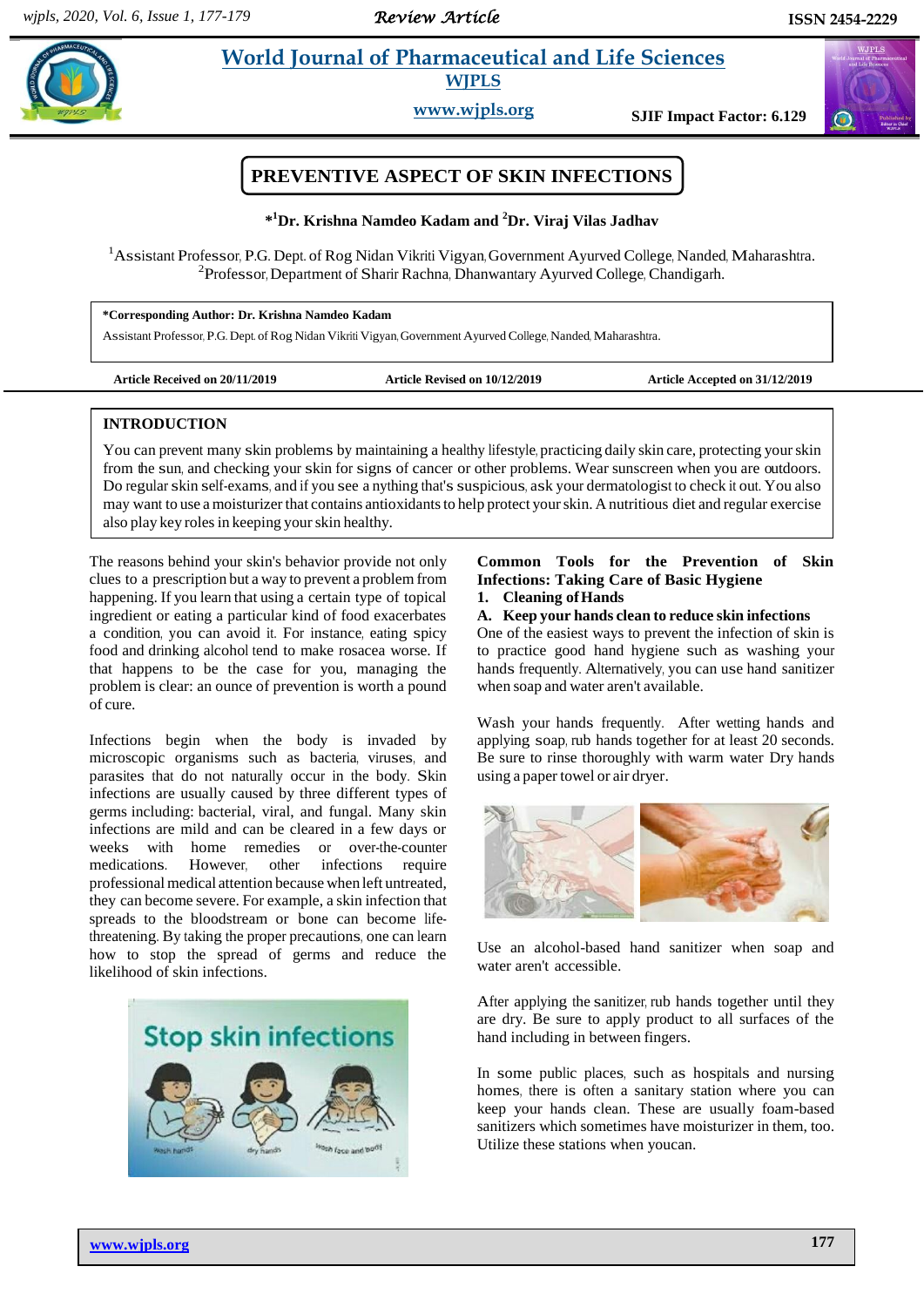

Moisturize dry skin - Although washing hands often helps reduce skin infections, it can also lead to dry skin. Dry skin may result in cracks in the skin, which can allow bacteria to enter the cut.

Use a moisturizing lotion often to prevent cracks and peeling of the skin. Avoid lotions that have a long list of ingredients including many perfumes and fragrances. Plain moisturizers such as petroleum jelly work best.

As a rule of thumb, creamy moisturizers tend to have more preservatives so grease-based moisturizes tend to be more effective.



Avoid contact with overly used surfaces. Some germs can survive on surfaces anywhere from hours to days. By avoiding skin-to-skin contact with surfaces like locker room floors and doorknobs, you can decrease your chance of coming into contact with infectious germs.

Clean or use a barrier (like gloves or napkins) when touching overly-exposed surfaces. Items like restroom doors, restaurants menus, and cell phones are full of bacteria. Avoiding direct contact with such items can reduce the spread of germs.



Sanitize surface areas often by using household disinfectants or wipes such as Lysol.

C. Avoid sharing personal items. Even though people are taught from a young age that "sharing is caring," sharing personal hygiene items or items that come into contact with bodily fluids can often lead to the transmission of germs.

- Personal hygiene products always contain germs. Avoid sharing items like make-up, hair brushes, towels, and deodorant. Never share toothbrushes or razors.
- Sharing drinks and eating utensils easily spreads saliva which is a common host of germs.

#### **2. Avoiding Specific Infections**

Fungal infections come from airborne organisms and typically start off in the lungs or skin. Athlete's foot, yeast infections, and ringworms are examples of common fungal infections. Athlete's foot is contagious and can be spread contaminated floors, towels, and clothing.



Bacteria is not always bad; in fact, bacteria is naturally found in the human body and less than 1% has the ability to make people sick. It is the "bad" strains of bacteria (such as Streptococcus or Staphylococcus) which causes skin infections like Cellulitis, Erysipelas and Impetigo.

However, skin infections can also spread to your joints, bones, or blood. Additionally, you should be careful if anyone you know as MRSA, which is a resistant bacterial infection.

Viral infections are caused by organisms that are small containers with genetic material within. They invade healthy cells, reproduce, and eventually kill the cell to make you sick.

Common skin infections caused by viruses include chickenpox, cold sores, measles, and rubella. There are currently no vaccinations for cold sores, so be aware if you come across this infection.

### **Know Your Risk**